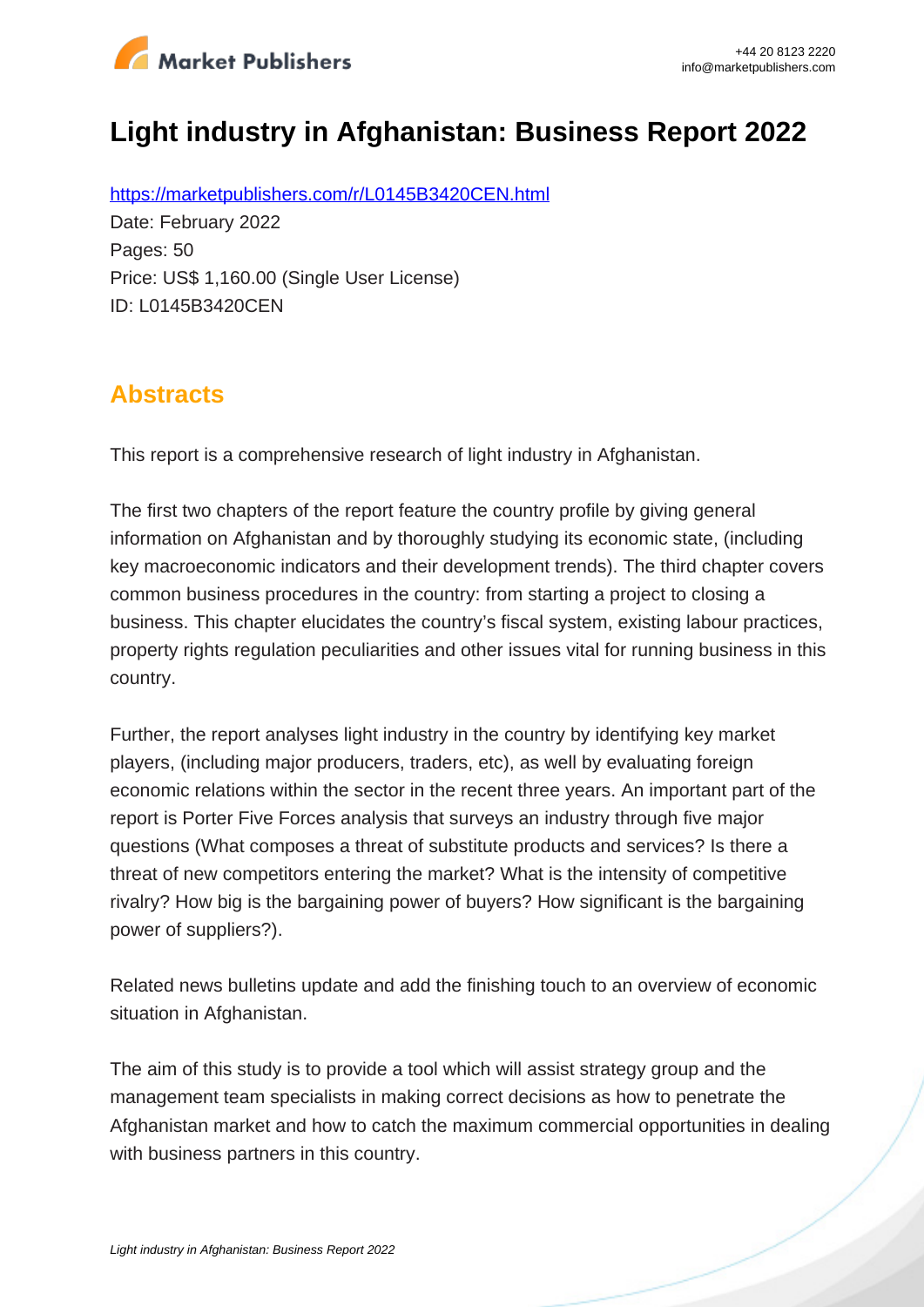

# **Contents**

### **1. AFGHANISTAN: COUNTRY PROFILE**

- 1.1. Geographical position
- 1.2. Historical background
- 1.3. Demography
- 1.4. Administrative divisions
- 1.5. Political situation
- 1.6. Economic situation
- 1.7. Foreign relations

1.8. Social environment and culture. Cultural differences and their impact on business negotiations

#### **2. AFGHANISTAN: FINANCIAL AND ECONOMIC PROFILE**

- 2.1. Country's Gross Domestic Product (GDP): historical trends and projection
- 2.2. Industrial production outlook
- 2.3. Afghanistan foreign trade
- 2.4. Current investment climate
- 2.5. Labor market overview. Current employment state
- 2.6. Ratings by major rating agencies

#### **3. PECULIARITIES OF DOING BUSINESS IN AFGHANISTAN**

- 3.1. Procedures for starting a business
- 3.2. Routine for building permits obtaining
- 3.3. Registration of ownership rights
- 3.4. Basic terms of providing business loans by banks
- 3.5. Measures for investments protection
- 3.6. Tax system
- 3.7. Foreign trade transactions
- 3.8. Debt collection
- 3.9. Business liquidation

### **4. AFGHANISTAN LIGHT INDUSTRY OVERVIEW**

#### **5. AFGHANISTAN LIGHT INDUSTRY PORTER FIVE FORCES ANALYSIS**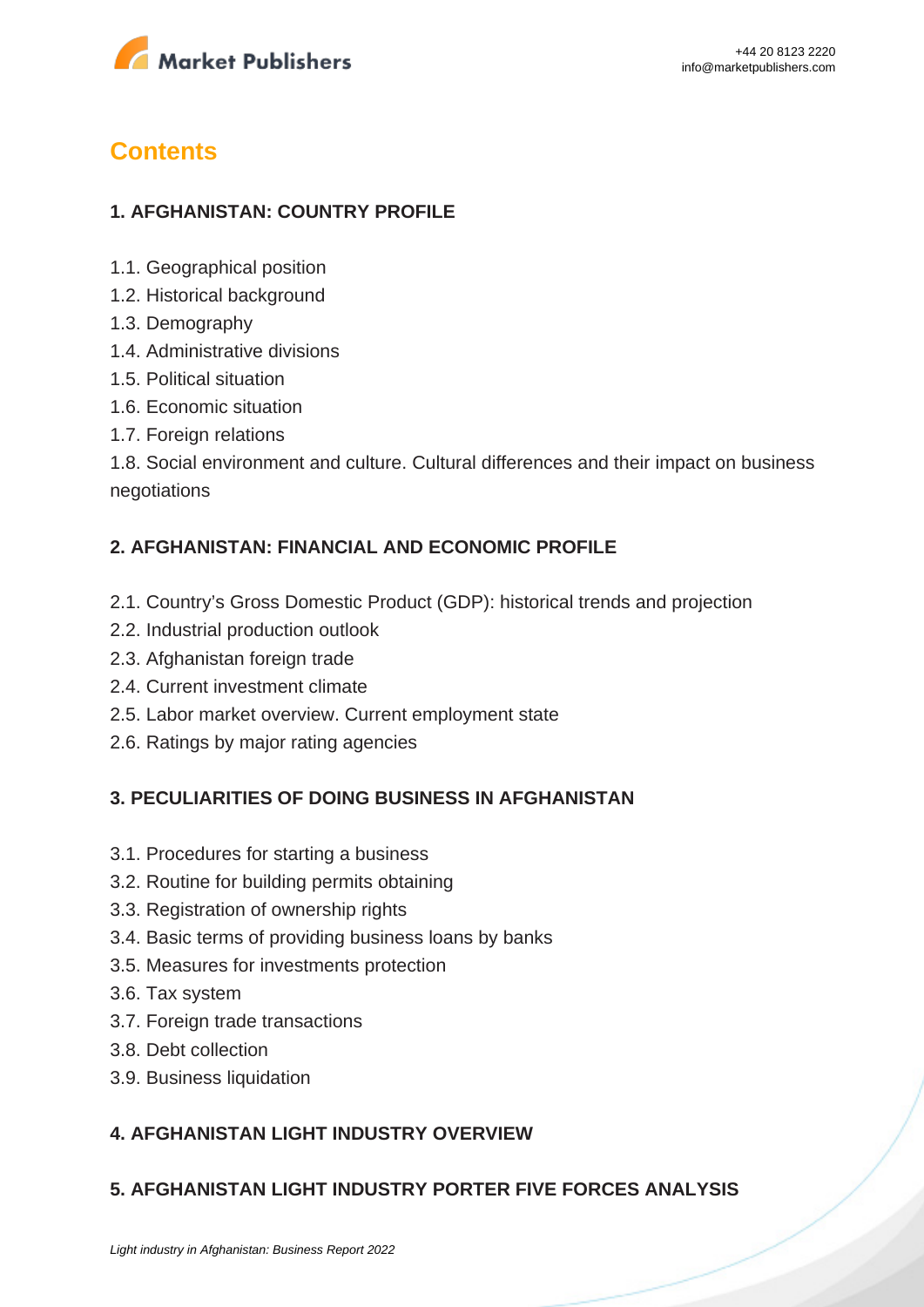

#### **6. AFGHANISTAN ECONOMY NEWS AND ANALYSIS DIGEST**

\*Please note that Light industry in Afghanistan: Business Report 2022 is a half ready publication.

 It only requires updating with the help of new data that are constantly retrieved from Publisher's databases and other sources. This updating process takes 3-5 business days after order is placed. Thus, our clients always obtain a revised and updated version of each report. Please also note that we do not charge for such an updating procedure. Business Analytic Center (BAC) has information for more than 25,000 different products available but it is impossible to have all reports updated immediately. That is why it takes 3-5 days to update a report after an order is received.